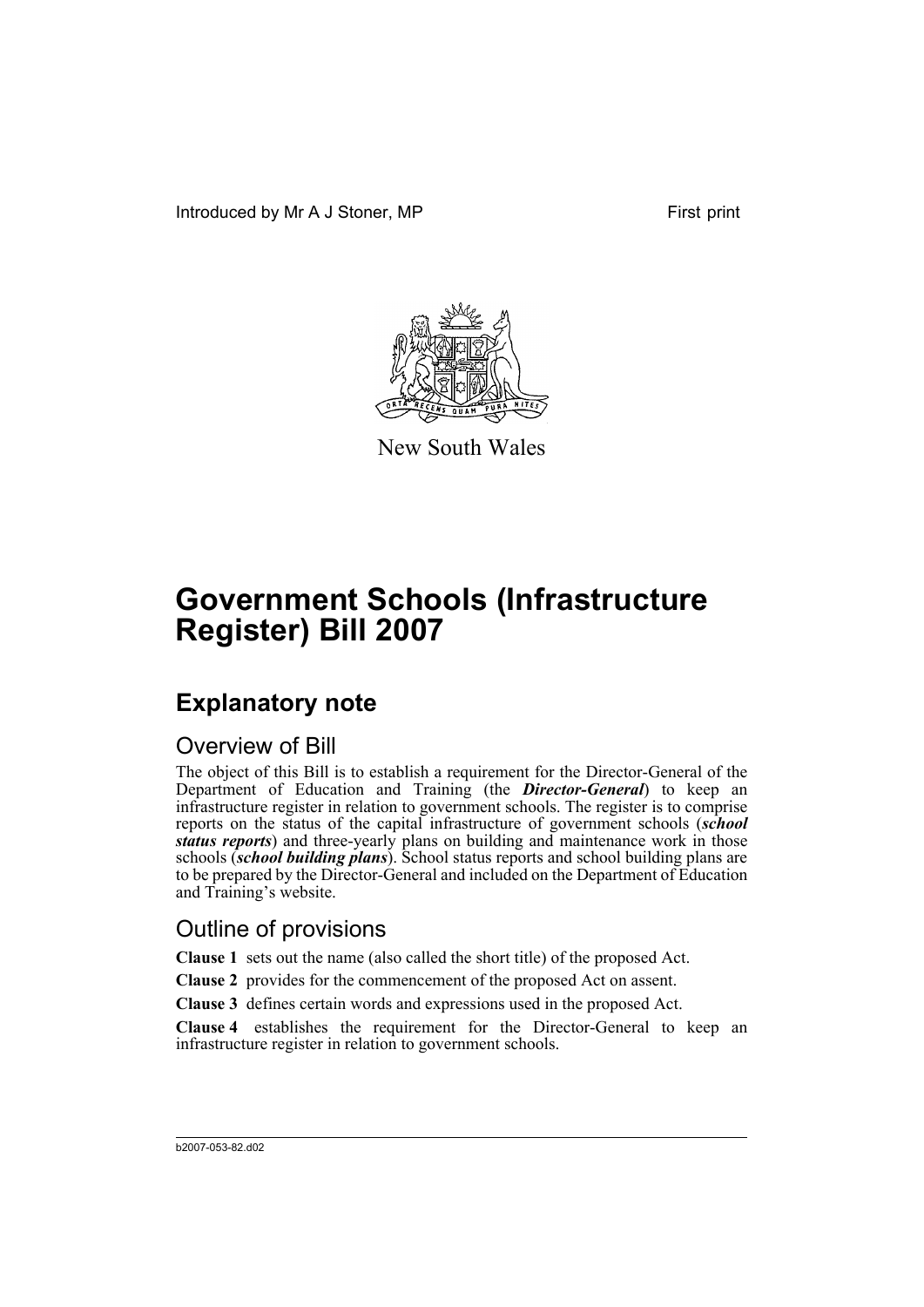Government Schools (Infrastructure Register) Bill 2007

Explanatory note

**Clause 5** provides for the preparation of school status reports by the Director-General and sets out the matters that each school status report must contain. Clause 5 also provides for the inclusion of school status reports on the Department of Education and Training's website.

**Clause 6** provides for the preparation of school building plans by the Director-General and sets out the matters that each school building plan must contain. Clause 6 also provides for the inclusion of school building plans on the Department of Education and Training's annual website.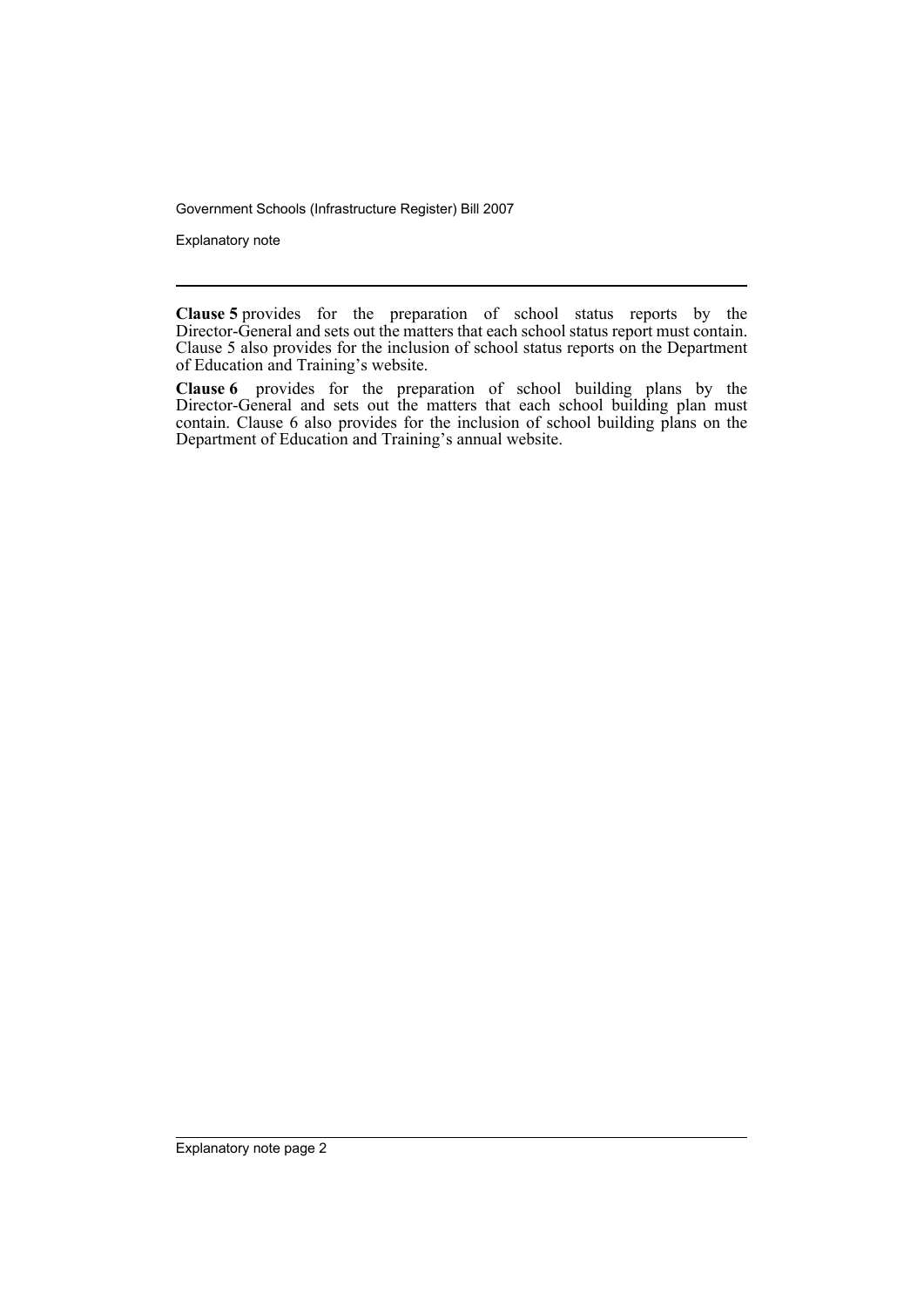Introduced by Mr A J Stoner, MP First print



New South Wales

# **Government Schools (Infrastructure Register) Bill 2007**

## **Contents**

|   |                                                       | Page |
|---|-------------------------------------------------------|------|
|   | Name of Act                                           |      |
|   | Commencement                                          |      |
|   | Definitions                                           |      |
| 4 | Government schools infrastructure register to be kept | 2    |
| 5 | School status report                                  | っ    |
| 6 | School building plan                                  |      |
|   |                                                       |      |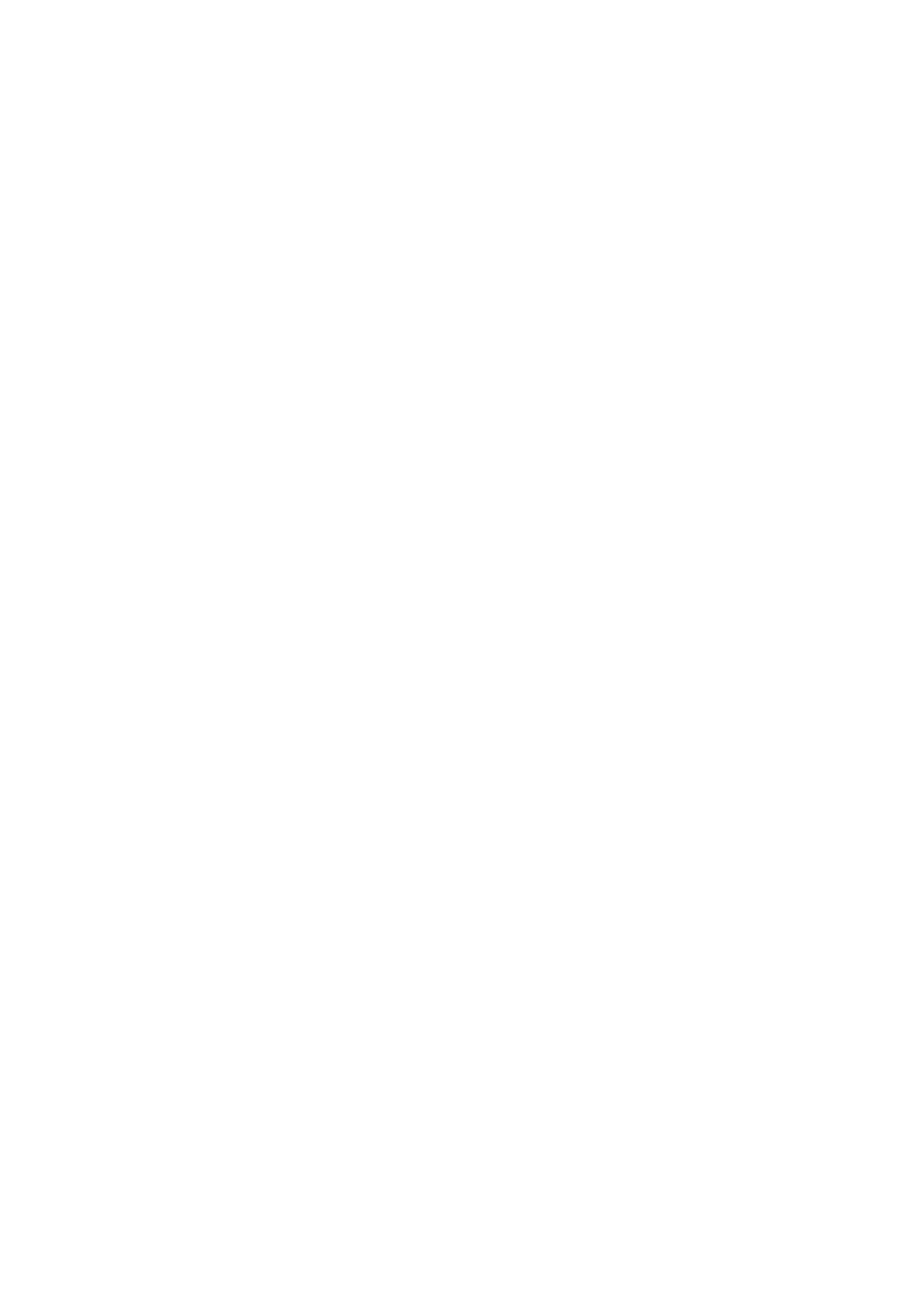

New South Wales

# **Government Schools (Infrastructure Register) Bill 2007**

No , 2007

#### **A Bill for**

An Act to establish a government schools infrastructure register and to provide for the preparation of school status reports and building plans; and for other purposes.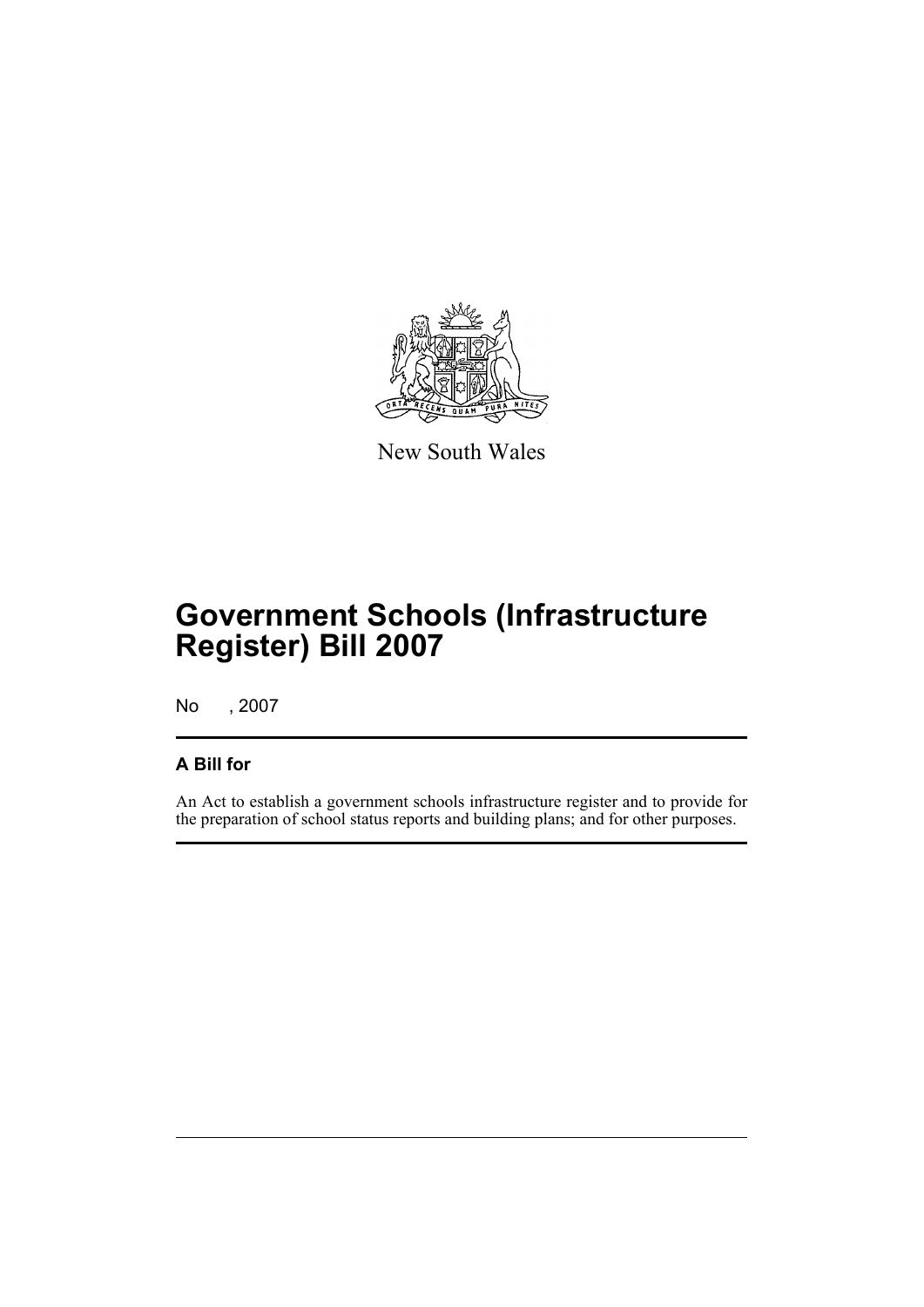<span id="page-5-4"></span><span id="page-5-3"></span><span id="page-5-2"></span><span id="page-5-1"></span><span id="page-5-0"></span>

|              |     | The Legislature of New South Wales enacts:                                                                                                                                                                                                                                                                                                                                                                                            | $\mathbf{1}$                        |
|--------------|-----|---------------------------------------------------------------------------------------------------------------------------------------------------------------------------------------------------------------------------------------------------------------------------------------------------------------------------------------------------------------------------------------------------------------------------------------|-------------------------------------|
| 1            |     | <b>Name of Act</b>                                                                                                                                                                                                                                                                                                                                                                                                                    | $\overline{2}$                      |
|              |     | This Act is the Government Schools (Infrastructure Register) Act 2007.                                                                                                                                                                                                                                                                                                                                                                | 3                                   |
| $\mathbf{2}$ |     | <b>Commencement</b>                                                                                                                                                                                                                                                                                                                                                                                                                   | $\overline{4}$                      |
|              |     | This Act commences on the date of assent.                                                                                                                                                                                                                                                                                                                                                                                             | 5                                   |
| 3            |     | <b>Definitions</b>                                                                                                                                                                                                                                                                                                                                                                                                                    | 6                                   |
|              |     | In this Act:<br><b>Department</b> means the Department of Education and Training.<br><b>Director-General</b> means the Director-General of the Department of<br>Education and Training.<br><i>financial year</i> means a period of 12 months commencing on 1 July.<br>government school has the same meaning as in the Education Act 1990.<br><i>infrastructure</i> includes demountables and buildings that are not<br>demountables. | 7<br>8<br>9<br>10<br>11<br>12<br>13 |
| 4            |     | Government schools infrastructure register to be kept                                                                                                                                                                                                                                                                                                                                                                                 | 14<br>15                            |
|              | (1) | The Director-General is to keep a register consisting of the following:                                                                                                                                                                                                                                                                                                                                                               | 16                                  |
|              |     | each school status report submitted to the Minister under<br>(a)<br>section 5,                                                                                                                                                                                                                                                                                                                                                        | 17<br>18                            |
|              |     | each school building plan submitted to the Minister under<br>(b)<br>section 6.                                                                                                                                                                                                                                                                                                                                                        | 19<br>20                            |
|              | (2) | The register is to be kept in such form as the Director-General considers<br>appropriate.                                                                                                                                                                                                                                                                                                                                             | 21<br>22                            |
|              | (3) | The register is to be made available for public inspection, free of charge,<br>on the website of the Department.                                                                                                                                                                                                                                                                                                                      | 23<br>24                            |
| 5            |     | <b>School status report</b>                                                                                                                                                                                                                                                                                                                                                                                                           | 25                                  |
|              | (1) | The Director-General is to prepare and submit to the Minister a report<br>on the status of government school infrastructure (a school status<br><i>report</i> ) within the period of 4 months after the end of each financial<br>year.                                                                                                                                                                                                | 26<br>27<br>28<br>29                |
|              | (2) | The report is to contain the following matters:                                                                                                                                                                                                                                                                                                                                                                                       | 30                                  |
|              |     | particulars of the capital infrastructure of each government<br>(a)<br>school and of the state of repair of that infrastructure at the end of<br>the financial year to which the report relates, together with a<br>statement identifying how the existing state of repair of that<br>infrastructure was assessed,                                                                                                                    | 31<br>32<br>33<br>34<br>35          |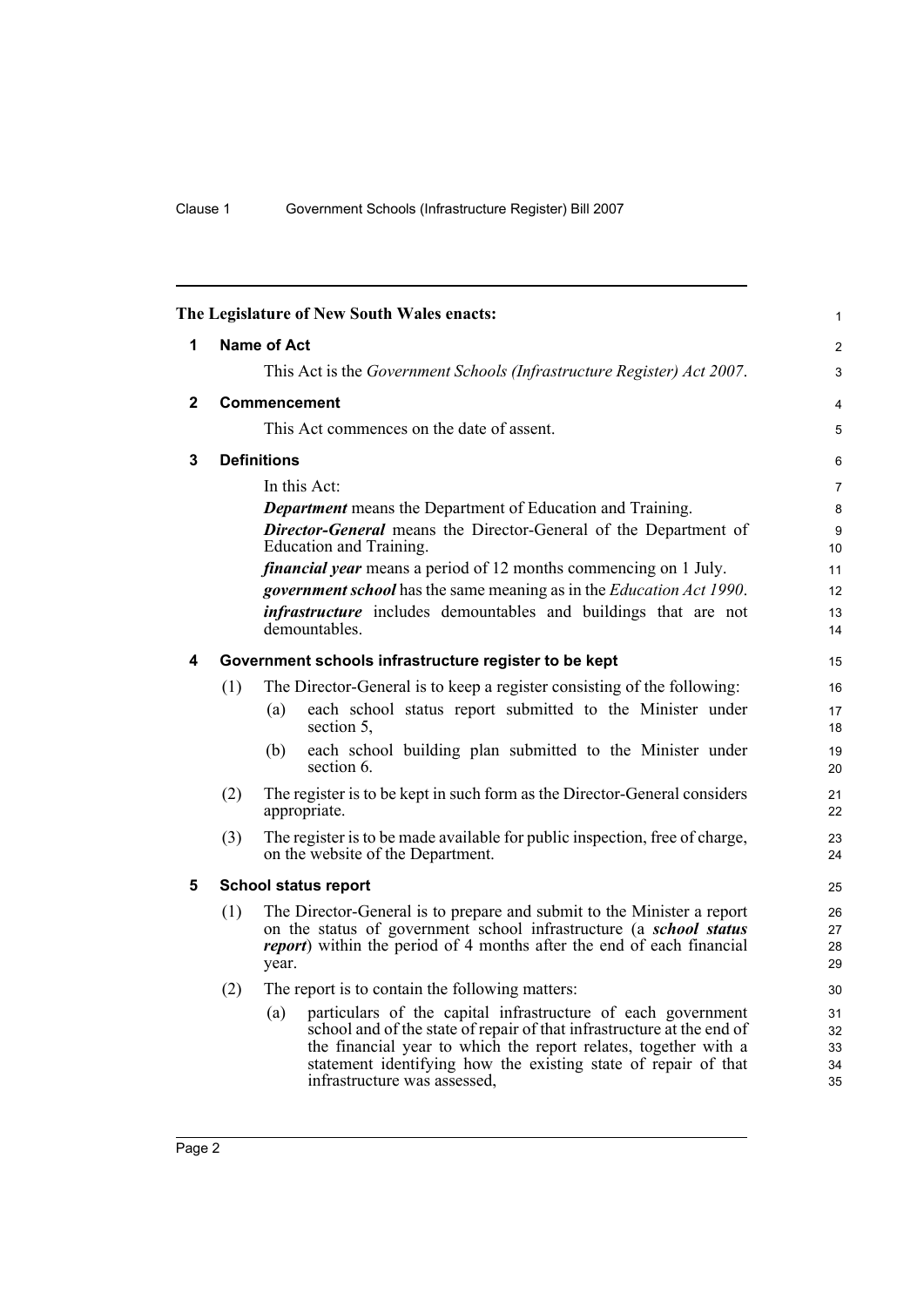<span id="page-6-0"></span>(b) an assessment of works of a capital nature that have been identified by government schools or by the Department or any other public authority, during the financial year to which the report relates, as works that need to be carried out in government schools, (c) an assessment of the progress that has been made in carrying out those works of a capital nature that are identified in the relevant school building plan as capital works to be carried out during the financial year to which the report relates, together with the amount expended in carrying out each of those works during that financial year, (d) particulars of the amount expended on maintenance work for each government school during the financial year to which the report relates, (e) particulars of the amount of any additional funding requested by a government school for urgent maintenance during the financial year to which the report relates and the amount of any additional funding granted for that purpose, together with a statement of reasons for any refusal to grant any such additional funding. (3) A copy of the school status report is to be made available for public inspection, free of charge, on the website of the Department. **6 School building plan** (1) The Director-General is to prepare and submit to the Minister a plan (a *school building plan*), within the period of 4 months after the end of each financial year, with respect to building and maintenance work in government schools for the next 3 financial years (inclusive of the financial year in which it is submitted). (2) The school building plan is to contain the following matters: (a) particulars of works of a capital nature that are to be carried out in government schools during the period to which the plan relates, the estimated time frame for completing the works and the estimated cost (at current values) of carrying out the works, (b) particulars of the money to be allocated, out of the money appropriated by Parliament, to carrying out works of a capital nature in government schools, together with the criteria by which decisions are made about the allocation of that money and how those criteria are applied, 1 2 3 4 5 6 7 8 **9** 10 11 12 13 14 15 16 17 18 19 20 21 22 23 24 25 26 27 28 29 30 31 32 33 34 35 36 37